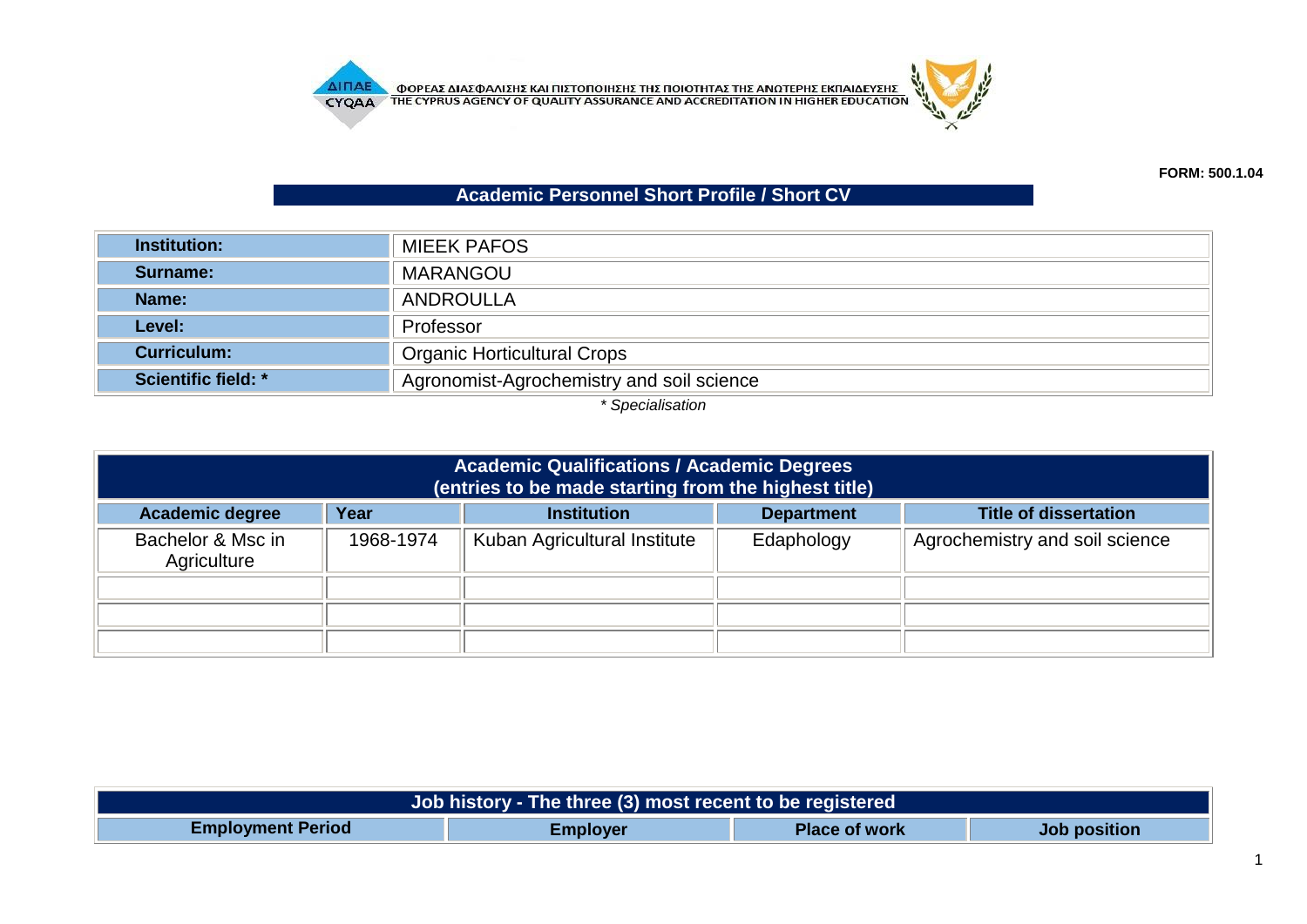| <b>From</b> |             |                       |         |                         |
|-------------|-------------|-----------------------|---------|-------------------------|
| 1978        | 1981        | Self-employed         | Nicosia | Owner                   |
| 1981        | 1997        | A.K.Maragkos&Sons Ltd | Pafos   | <b>Chief Agronomist</b> |
| 1997        | Until today | L.Lambrou Agro Ltd    | Pafos   | <b>Chief Agronomist</b> |

|                       | Main articles in scientific journals with critical reviews, monographs, books, conference editions. Enter the five (5)<br>most recent and five (5) selected - (maximum ten (10) |              |                      |                                                                    |      |              |  |  |
|-----------------------|---------------------------------------------------------------------------------------------------------------------------------------------------------------------------------|--------------|----------------------|--------------------------------------------------------------------|------|--------------|--|--|
| Ref.<br><b>Number</b> | Year                                                                                                                                                                            | <b>Title</b> | <b>Other writers</b> | <b>Scientific Magazine</b><br>and Publisher /<br><b>Conference</b> | Vol. | <b>Pages</b> |  |  |
|                       |                                                                                                                                                                                 |              |                      |                                                                    |      |              |  |  |
| $\overline{2}$        |                                                                                                                                                                                 |              |                      |                                                                    |      |              |  |  |
| 3                     |                                                                                                                                                                                 |              |                      |                                                                    |      |              |  |  |
| 4                     |                                                                                                                                                                                 |              |                      |                                                                    |      |              |  |  |
| 5                     |                                                                                                                                                                                 |              |                      |                                                                    |      |              |  |  |
| 6                     |                                                                                                                                                                                 |              |                      |                                                                    |      |              |  |  |
| 7                     |                                                                                                                                                                                 |              |                      |                                                                    |      |              |  |  |
| 8                     |                                                                                                                                                                                 |              |                      |                                                                    |      |              |  |  |
| 9                     |                                                                                                                                                                                 |              |                      |                                                                    |      |              |  |  |
| 10                    |                                                                                                                                                                                 |              |                      |                                                                    |      |              |  |  |
|                       |                                                                                                                                                                                 |              |                      |                                                                    |      |              |  |  |

| Reports (where applicable). Enter the five (5) most recent and five (5) selected - (maximum ten (10) |             |       |                       |        |                    |
|------------------------------------------------------------------------------------------------------|-------------|-------|-----------------------|--------|--------------------|
| Ref.<br><b>Number</b>                                                                                | <b>Date</b> | Topic | International / Local | Place* | Role in the report |
|                                                                                                      |             |       |                       |        |                    |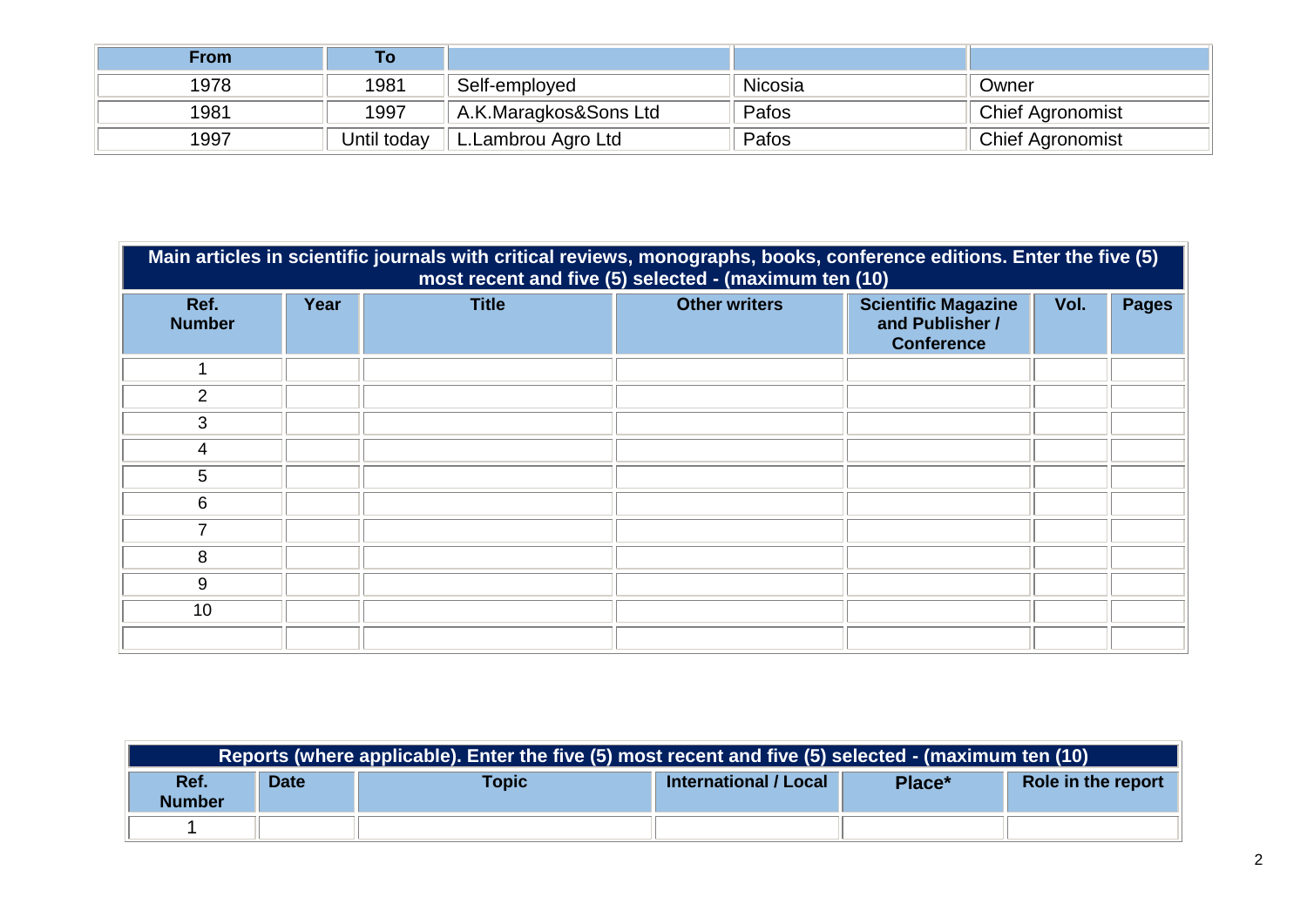| C.     |  |  |  |
|--------|--|--|--|
| C.     |  |  |  |
|        |  |  |  |
|        |  |  |  |
| $\sim$ |  |  |  |
|        |  |  |  |
|        |  |  |  |
|        |  |  |  |
|        |  |  |  |

\* Register the site, the city, etc.

|                       | Research Projects. Enter the five (5) most recent and five (5) selected - (maximum ten (10) |              |                      |                            |  |  |
|-----------------------|---------------------------------------------------------------------------------------------|--------------|----------------------|----------------------------|--|--|
| Ref.<br><b>Number</b> | <b>Date</b>                                                                                 | <b>Title</b> | <b>Subsidy from:</b> | Role in research Project * |  |  |
|                       |                                                                                             |              |                      |                            |  |  |
| $\overline{2}$        |                                                                                             |              |                      |                            |  |  |
| 3                     |                                                                                             |              |                      |                            |  |  |
| 4                     |                                                                                             |              |                      |                            |  |  |
| 5                     |                                                                                             |              |                      |                            |  |  |
| 6                     |                                                                                             |              |                      |                            |  |  |
| 7                     |                                                                                             |              |                      |                            |  |  |
| 8                     |                                                                                             |              |                      |                            |  |  |
| 9                     |                                                                                             |              |                      |                            |  |  |
| 10                    |                                                                                             |              |                      |                            |  |  |

*\*Role in Research Project: for instance Scientific Coordinator, Research Team Member, Researcher, Assistant Researcher, others.*

| Consulting Services and / or Participation in Boards / Committees - To be registered the five (5) most recent |               |              |                                  |                        |  |
|---------------------------------------------------------------------------------------------------------------|---------------|--------------|----------------------------------|------------------------|--|
| Ref.<br><b>Number</b>                                                                                         | <b>Period</b> | Organization | <b>Position or Service Title</b> | <b>Main activities</b> |  |
|                                                                                                               |               |              |                                  |                        |  |